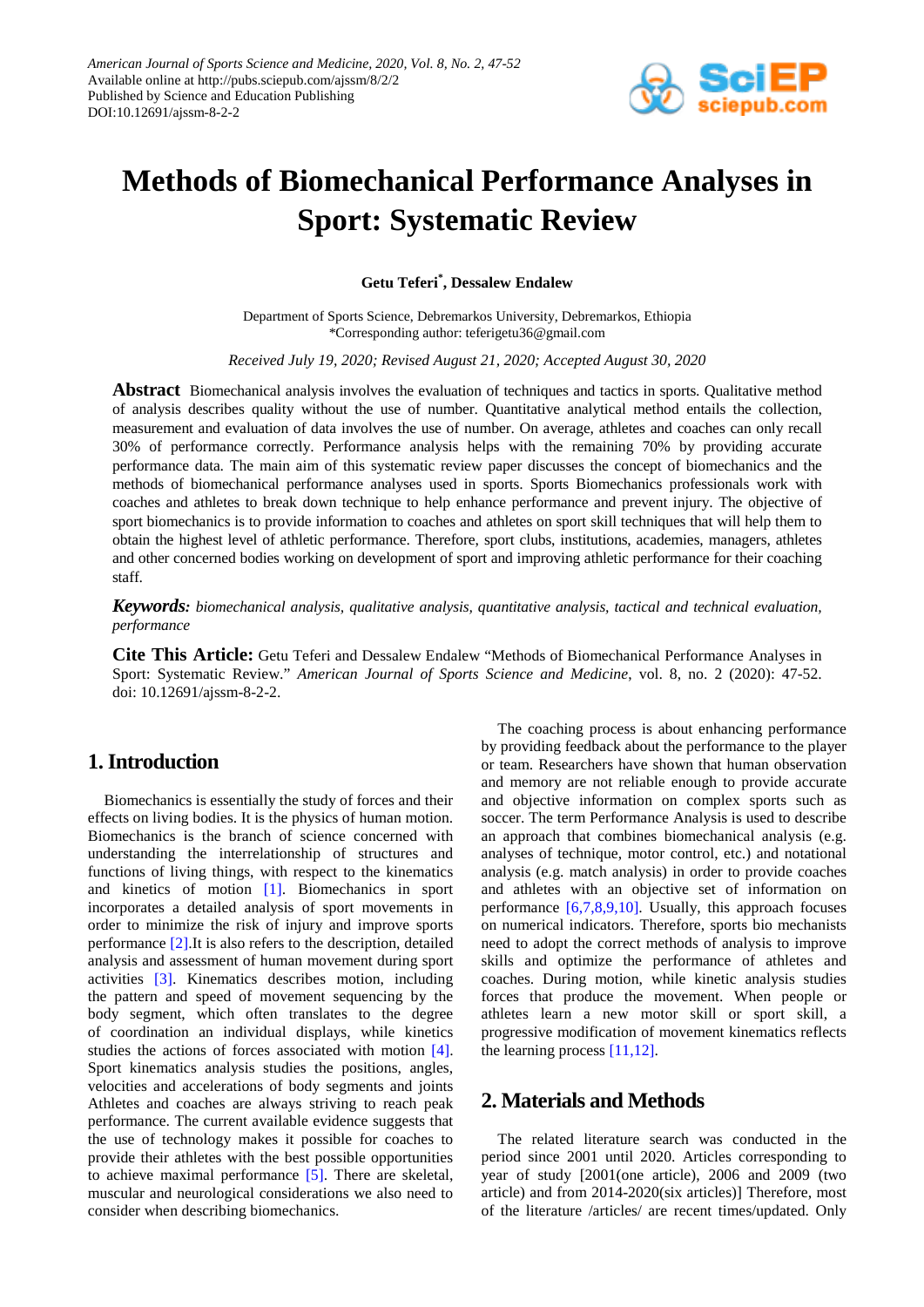publications issued by scientific organization /articles regarding Biomechanical performance analysis in sport (Qualitative and Quantitative sport analysis, Technical evaluation and Tactical evaluation) were selected.

### **2.1. Literature Search Strategy**

the Literature Search Strategy were used the terms ( key words) in relation with sport performance: ''quantitative analysis "qualitative analysis" "technical performance evaluation/assessment "tactical evaluation /assessment", "biomechanical analysis" and "biomechanics and sport" A search was conducted in the following bibliographic databases: Online Research Databases, Web of Knowledge, and Science Direct, Sport Discus, Google scholar, The references of all saved articles and organizations were reviewed for relevant citations.

### **2.2. Inclusion Criteria**

All publications or articles focused in which there was information such as biomechanical sport performance analysis (qualitative performance analysis, quantitative performance analysis, technical and tactical evaluation of movement/assessment) were included. Studies based on written in English, between the year 2001 and 2020 were also included. In the case of similar studies with more than one publication, only the latest publication was taken for the present systemic review. Publications issued by scientific organizations regarding with biomechanical performance analysis in sport were selected.

### **2.3. Exclusion Criteria**

The criteria such as articles written in other languages rather than English, reports published in books, reports published in conference, case reports, case series, Moreover, the studies related to biomechanical performance analysis in sport and studies with negative findings were not selected, studies that are not associated with biomechanical performance analysis(qualitative performance analysis, quantitative performance analysis, technical and tactical evaluation of movement/assessment) and the articles which could not be retrieved in full text.

### **2.4. Screening of Articles for Eligibility**

Based on titles and abstracts, reference the articles were screened for eligibility, i.e. included publications regarding the link between biomechanical performance. All included articles were read in detail and significant information was extracted.

### **2.5. Data Extraction**

From the selected publications, organizations and articles the following data such as year of study, characteristic of analysis, evaluation and results/findings/conclusions were extracted.

The electronic databases and the manual search of reference lists identified 79 articles. On the basis of title and abstract, we excluded 14 studies that did not meet inclusion criteria. All information was obtained directly from the articles.

# **3. What is the Biomechanical View of Performance Analysis?**

Biomechanics in sport incorporates a detailed analysis of sport movements in order to minimize the risk of injury and improve sports performance. Sport and exercise biomechanics encompasses the area of science concerned with the analysis of the mechanics of human movement [\[12\].](#page-4-7) It is also refers to the description, detailed analysis and assessment of human movement during sport activities. Mechanics is a branch of physics that is concerned with the description of motion/movement and how forces create motion/movement. In other words, sport biomechanics is the science of explaining how and why the human body moves in the way that it does. In sport and exercise, that definition is often extended to also consider the interaction between the performer and their equipment and environment. Biomechanics is traditionally divided into the areas of kinematics which is a branch of mechanics that deals with the geometry of the motion of objects, including displacement, velocity, and acceleration, without taking into account the forces that produce the motion while kinetics is the study of the relationships between the force system acting on a body and the changes it produces in body motion [\[12,13\].](#page-4-7) In terms of this, there are skeletal, muscular and neurological considerations we also need to consider when describing biomechanics [\[14\].](#page-4-8)

According to Knudson [\[15\]](#page-4-9) human movement performance can be enhanced in many ways as effective movement encompasses anatomical factors, neuromuscular skills, physiological capacities and psychological/cognitive abilities. Biomechanics is essentially the science of movement technique and as such tends to be most utilized in sports where technique is a dominant factor rather than physical structure or physiological capacities [\[15\],](#page-4-9) the following are some of the areas where biomechanics is applied, to either support the performance of athletes or solve issues in sport or exercise: Biomechanics is utilized to attempt to either enhance performance or reduce the injury risk in the sport and exercise tasks examined. It is also the evaluation of a technique, whether in sports, an industry, or in everyday life. Methods of analysis used in biomechanics vary, from those requiring expensive and complex equipment, to techniques utilizing little more than an acute eye and the understanding of the mechanics of movement  $[1,16]$ . The goal of sport biomechanics is to provide information to coaches and athletes on sport skill techniques that will help them to obtain the highest level of athletic performance [\[17\].](#page-4-10) However, according to [\[18\]](#page-4-11) Glazier et a1. (2003), the concern of many influential investigators, for quite some time now, is that biomechanical research and, more notably, sports biomechanics research, needs to move from its descriptive phase to a more analytical level [\[20,21\],](#page-4-12) hence, the need to employ every available means to use the methods and materials for better analysis of skill and movement to improve performance. At any level of movement analysis, there is a need for interaction between the coaches and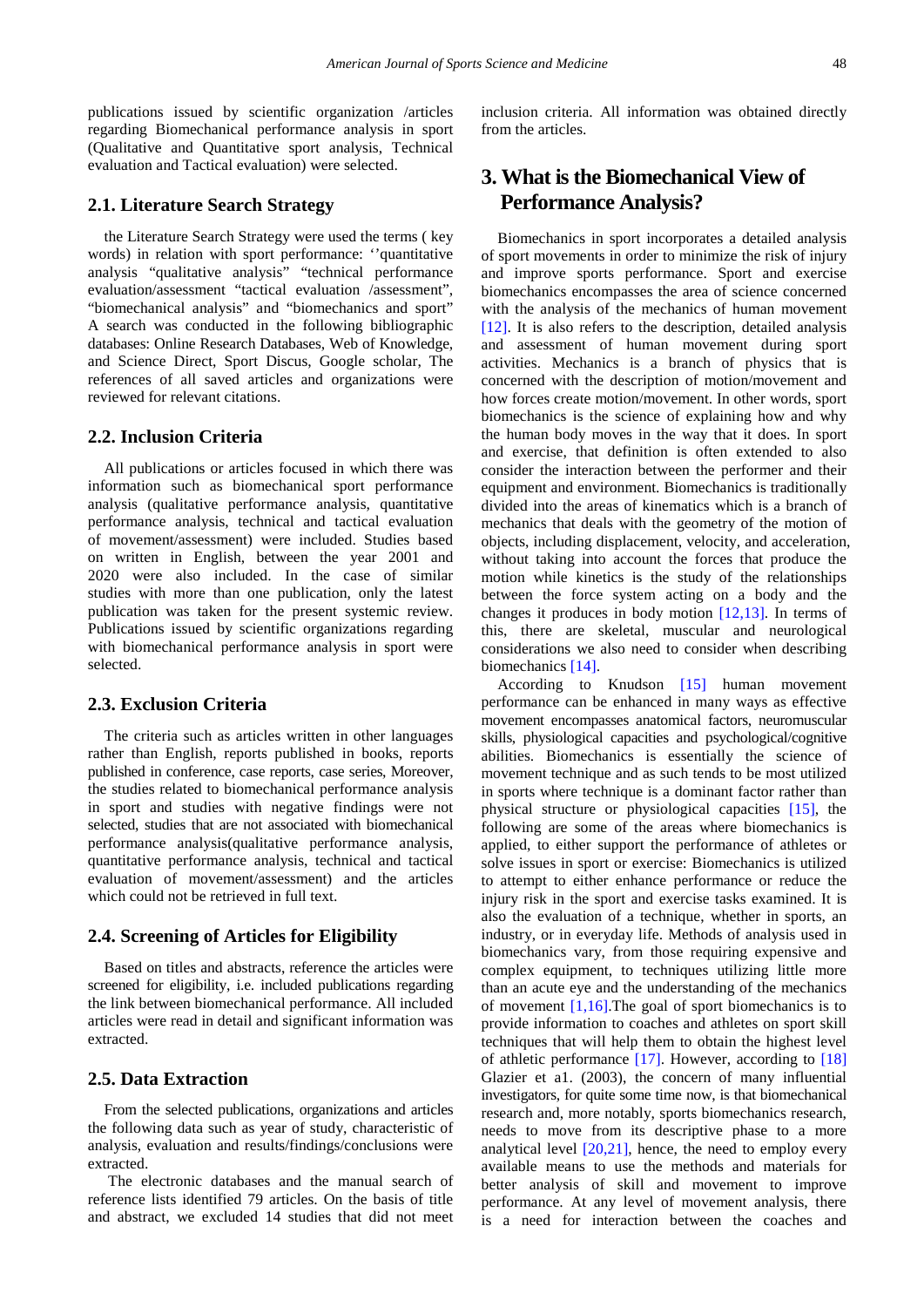bio-mechanists, if maximum performance is to be achieved. Objective or quantitative evaluation of movement requires that a permanent record be collected for a number of trials, so that each can be viewed and analyzed. The recording of permanent data on movements may take a number of forms; for example, cinematography, videography, electromyography (EMG), accelerometer, dynamometry, electro goniometry though some of these techniques may not be available for general use [\[16,22\].](#page-4-13)

## **4. Methods of Movement Analysis**

Methods of Biomechanical Analysis in Sports Analyses in biomechanics may be classified under two general areas: Qualitative/subjective and quantitative/objective. Most coaches and paramedics use varieties of subjective evaluation techniques during their normal interaction with athletes or patients. They watch a subject, for example, to determine whether there are any gross abnormalities in the range of movements at the joint during walking, lifting, takeoff or release of an implement, such as in a javelin throw or the ball in jump shot. Sometimes, a coach may measure the forces a high jumper exert on the ground during a takeoff, by using a force platform to determine a change in the approach velocity.

#### **4.1. Qualitative Methods of Analysis**

Qualitative analysis methods are also referred to as subjective methods [\[17,23\]](#page-4-10) involving a non-numerical evaluation of a skill and is most frequently performed during direct observation of movement. It is a seemingly natural characteristic of good coaches and clinicians. This is the description of quality without the use of number. This skill can be learned and improved through practice. However, [\[1\]](#page-4-0) explained that, for one to be consistent and reliable both in observing a performer's learning motor skills and in evaluating movement for practical, diagnostic, clinical or research purposes (viewed either in life or film), a researcher must adopt a definite observational plan. The plan might include the following steps:

- a. View multiple times
- b. View from multiple perspectives (planes)
- c. Focus on parts, then whole, then parts
- d. Form a visual mental image of the performance
- e. Use a checklist: either construct your own or use available ones.

Therefore, qualitatively describing the kinematics of a movement will entail identifying the joint actions, including flexion. Extension, adduction or abduction, rotation and so forth. A detailed qualitative analysis might describe the precise sequencing and timing of body segment movement. This translates to the degree of skill evident on the part of the performer.

Most qualitative analyses are carried out through visual observation and, as pointed out by [\[24\],](#page-4-14) performance deficiencies may result from errors in technique, perception, or decision-making. [\[25\],](#page-4-15) therefore, added that it will require more than visual observation to solve the performer's problem, making a combination of both qualitative and quantitative analyses imperative. [\[26,27\]](#page-4-16) proposed the inclusion of a pre-observation phase, where a

model of the skill to be analyzed is developed and mechanical variables concerned and their relationships are described. it is sometimes difficult to distinguish qualitative studies from quantitative studies [\[28\],](#page-4-17) this approach has contributed to a way of studying sports biomechanics based on the qualitative analysis of movement patterns [\[29,30\].](#page-4-18)

Although sports bio mechanists mainly use a quantitative approach to analyzing human movement patterns in sport, movement or performance analysts generally use qualitative or quasi-quantitative analysis [\[31\].](#page-4-19) The practical value of qualitative and quasi-quantitative movement analysis lies in its effectiveness in helping coaches to identify good and bad techniques, to compare athletes' performances, and/or to identify injurious techniques. It always comprises an important interpretable component that allows athletes to adapt to the changing characteristics of the competitive situation [\[32,33\].](#page-4-20) Qualitative Performance considers (i.e., interpretive, naturalistic, ethnographic, or phenomenological) tries to account for the athlete's subjective experience, thereby offering a detailed (or in-depth) description of how athletes make sense of their world. This type of study offers interesting opportunities for Performance Analysis, as it is widely acknowledged that qualitative research is especially suited to (a) understanding the meaning of events and actions, (b) understanding their context, (c) identifying unanticipated phenomena, and (d) understanding the processes by which the events and actions take plac[e \[34\].](#page-4-21)

### **4.2. Quantitative Methods of Analysis**

This method is otherwise known as objective technique in biomechanical analysis. This is the collection, measurement, and evaluation of data from the activity of interest. Quantitative analysis implies that numbers are involved. Sports bio-mechanists often quantitatively study kinematics features that characterize elite performance of a particular athlete [\[4\].](#page-4-3) Sometimes, this type of analysis results in constructing a model that details the kinematic characteristics of sound performance for practical use by coaches and athletes. According to [\[35\]](#page-4-22) cited by [\[36\]](#page-4-23) Steps in quantitative analysis include the following: 1. Pre-observation stage; and this should include:

(a) determination of performance goal and mechanical variables (b) identification and selection of critical variables, (c) Determination of acceptable range for these variables 2. Development of an observation plan; to include: (a) observation desired, (b) response observed, (c) response diagnosis, (d) discrepancy (allow for individual variation), (e) identify errors, (f) rank errors, (g) remediation ,( h) communicate error correction strategies.

# **5. Technical Evaluation**

Athletes' performance complexity can be reduced by using performance analysis techniques, presenting the results in systematic ways, and systematically integrating them into the coaching process [\[37,38\].](#page-4-24) This can be considered as valuable feedback for coaches, players, and sport researchers [\[39,40\].](#page-4-25) Whether performance analysis can be good feedback or an educational tool depends on the type and quality of the methods used  $[41]$ . An accurate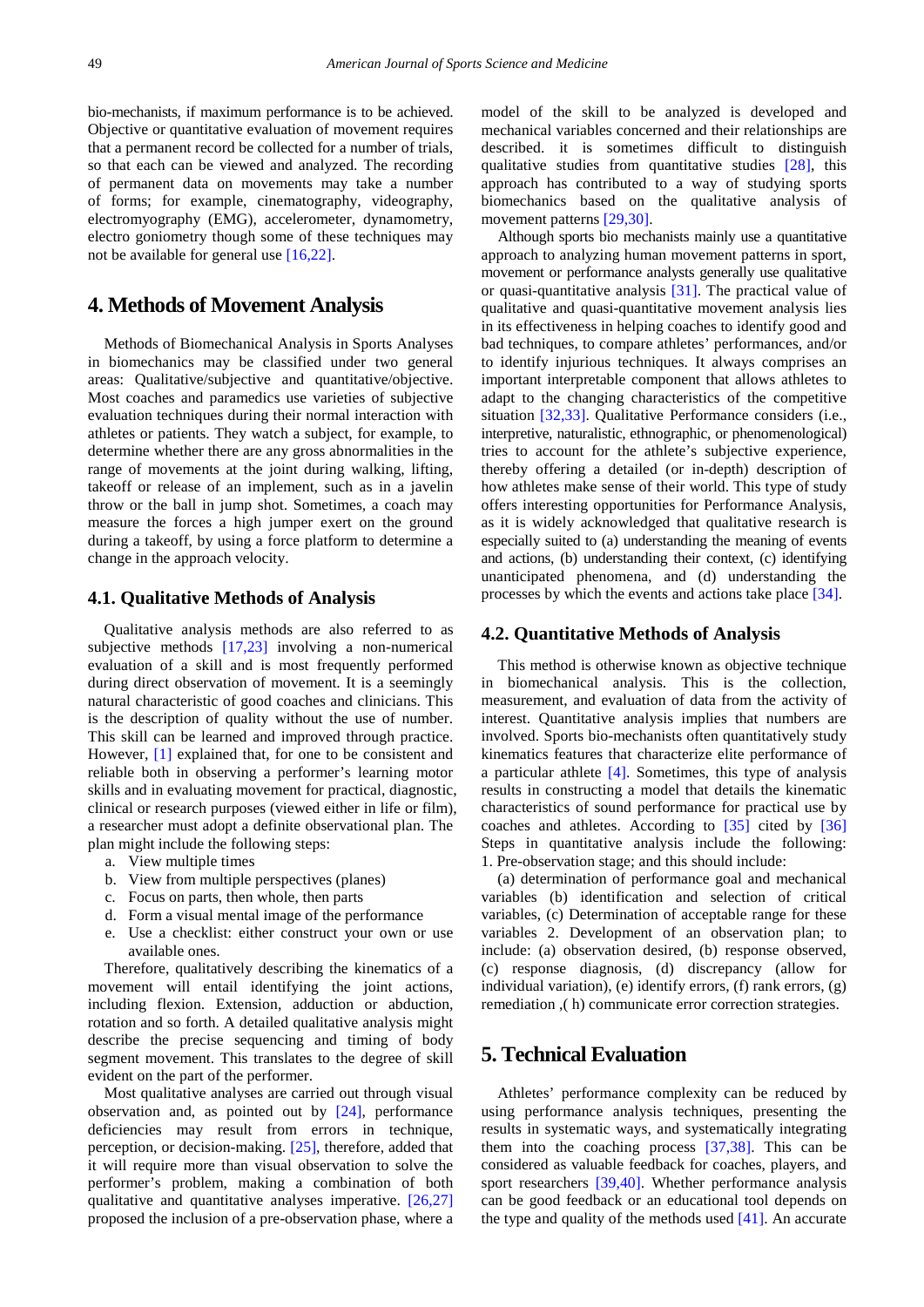and reliable performance profile may improve the efficiency of the analysis procedure [\[42\],](#page-4-27) and can provide useful feedback that can be easily understood by sports practitioners [\[43\].](#page-4-28) Performance profiling is a descriptive analysis that brings a collection of valid and reliable psychological, physical, and technical indicators together to characterize the overall performance of players and teams [\[44\].](#page-4-29) However, the properties of match/race performance indicators may vary along the matches played as situational variables have an influence on them [\[44,45\].](#page-4-29) Therefore, the data from a single match cannot represent a player's or a team's typical performance [\[46,49\].](#page-4-30)

The individual athlete's performance effects may generate additional variance in the data of a single match and fail to produce a significant difference in the comparison between groups [\[47\].](#page-4-31) Accordingly [\[47\],](#page-4-31) stated that the nature of the data and the performers are the two main factors that should be taken into account when considering the number of matches or races required. Due to the availability of data, the profiling subject has developed over time from the analysis of single players or teams to more comprehensive analysis including a larger number of players or teams [\[48\].](#page-4-32) Previously, median and 95% confidence intervals [\[49,50\]](#page-5-0) were used to present the typical performance of subjects and its spread of performance, while currently profiling techniques are commonly based on mean and 95% confidence intervals [\[51,52\].](#page-5-1) Due to the nature of complexity and highly dynamic behavior in different types sport matches [\[44,52,54\].](#page-4-29) Match location, team quality, individual quality, quality of opposition, and match outcome are examples of situational variables that have been investigated so far [\[52,53,54\].](#page-5-2) The quality of the opponent is considered the main factor for variation in match technical performance analysis.

According to [\[44\]](#page-4-29) cited by [\[55\].](#page-5-3) The technical match data was analyzed under the following five situational variables: (1) competition stage: group stage; (2) match location: home and away; (3) quality of team: teams that qualified into the next stage and teams that didn't qualify into the next stage; (4) quality of opponent: opponents that qualified into the next computation stage and opponents that didn't qualify into the next computation stage; and (5) match/race outcome: win, draw and lose.

### **6. Technical Analysis**

Sports performance assessment is the players' ongoing training; therefore, emphasis should be placed on developing intelligent and creative players [\[56,57\].](#page-5-4) An intelligent player is one who is capable of controlling the greatest possible number of technical-tactical variables in a short time and choosing the best possible option at all times during the game. While that, creativity entails varying, rare and flexible decision-making in complex game situations [\[58\].](#page-5-5) Some of the variables which must be controlled in order to be an intelligent and creative player are, among others, space time command, the different rhythms of the game, the scoreboard and timing of the match, the opponent's strengths and weaknesses, one's own limitations and the potential of the team during each

play. These features are part of the player's ability to adapt to the context of the game, known as tactical knowledge [\[59\].](#page-5-6) Tactical knowledge not inherent to players; it is developed and learned. Therefore, it must be assessed progressively throughout their training. Having excellent knowledge and specific experiences are the basis to making the right decisions quickly and being able to solve situations of different levels of uncertainty successfully. The evaluation of observable tactical behavior in athletes or players has been a study subject of great interest in recent years [\[60,62\].](#page-5-7) The analysis of decision making and the specific technical-tactical skills is essential to develop optimal and comprehensive training processes for athletes [\[60,62\].](#page-5-7) The inclusion of tactical skills as well as technical competencies in the team training at an early stage is becoming a key topic in scientific discussions [\[58,61,62,63\].](#page-5-5) The talent program of the German Soccer Foundation (DFB) assigns a significant role to tactical creativity (divergent tactical thinking) and tactical game intelligence (convergent tactical thinking) at an early stage in youth football training. Generally, we need to move away from the traditional teaching-evaluation approach in sports, focusing on sports tactic evaluation. Currently, technique and tactics are considered two inseparable representations of a player's actions [\[64\].](#page-5-8) That is because it is important to adopt a more ecological approach when it comes to training and evaluating athletes/performance analysis. Along this line, the use of observable assessment tools is common in sports research, since it allows us to analyze and describe the dynamics of the game [\[65\].](#page-5-9)

# **7. Conclusion**

In Biomechanics, movement patterns/skills are assessed based on knowledge of human anatomy and mechanics. Bio mechanists' work with coaches and athletes to break down technique to help enhance performance and prevent injury. Researchers have shown that on average, athletes and coaches can only recall 30% of performance correctly. Performance analysis helps with the remaining 70% by providing accurate performance data. In sports biomechanics analysts collect data through a variety of tools (i.e. video, GPS, photo etc.) and process the information using various statistical methods (CSI).Methods of analysis used in biomechanics vary, from those requiring expensive and complex equipment, to techniques utilizing little more than an acute eye and the understanding of the mechanics of movement. At any level of movement analysis, there is a need for interaction between the coach and bio mechanists, if maximum performance is to be achieved. Objective or quantitative evaluation of movement requires that a permanent record be collected for a number of trials, so that each can be viewed and analyzed. Hence the need to apply every available means to use the methods and materials for better analysis of skill and movement to improve performance. The goal of sport biomechanics is to provide information to coaches and athletes on sport skill techniques that will help them to obtain the highest level of athletic performance**.** Therefore sport clubs, institutions, academies, managers, athletes and others concerned bodies working on developing sport and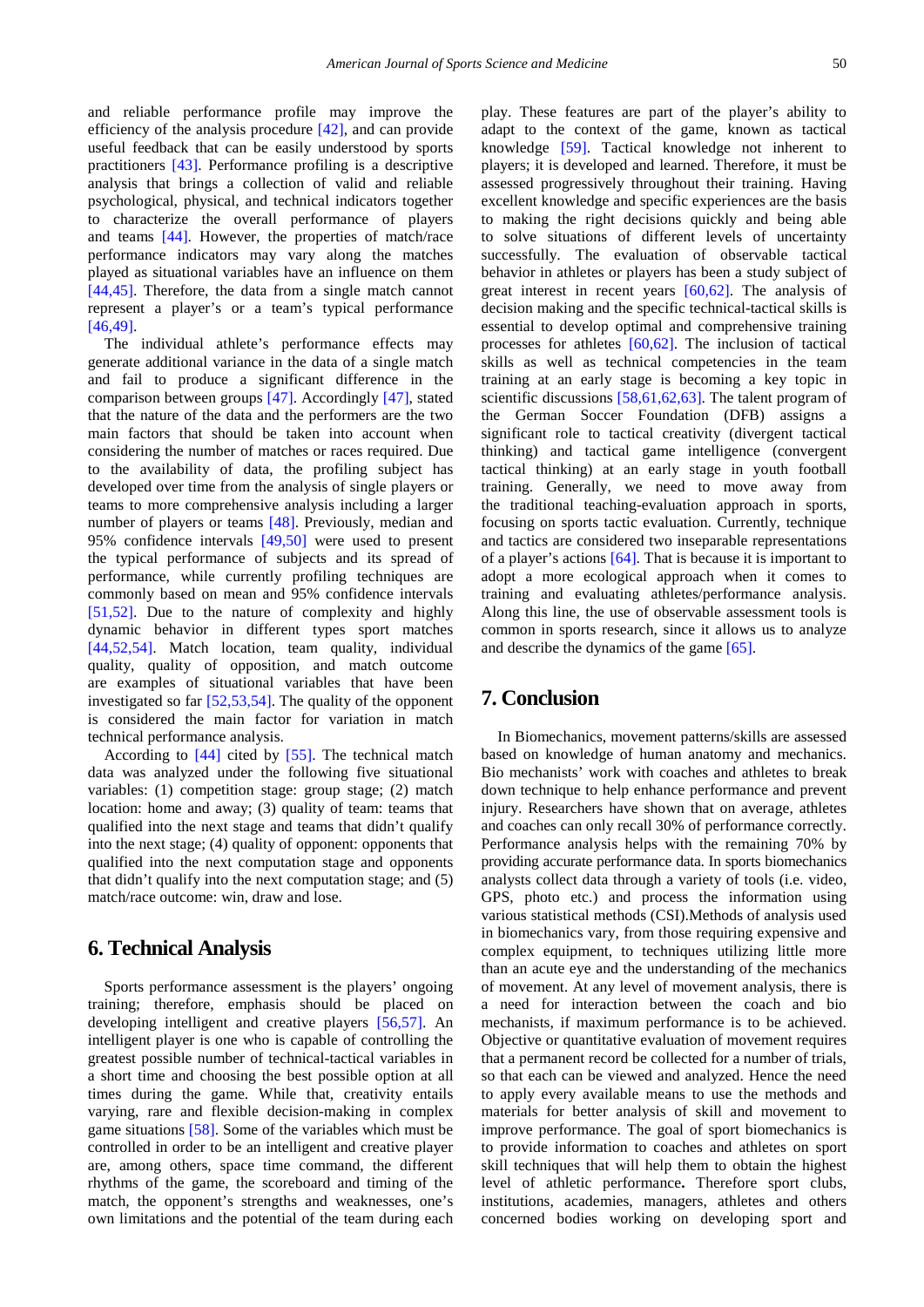improving performance their coaching staff /offices there must be need bio mechanists.

# **References**

- <span id="page-4-0"></span>[1] Adrian, M.J. and Cooper, J.M. (2005). Biomechanics of Sports (2nd ed). Missouri; McGraw-Hill.
- <span id="page-4-1"></span>[2] Hall SJ. (2019) Kinetic Concepts for Analyzing Human Motion: Basic Biomechanics, New York, NY: McGraw, (http://accessphysiotherapy.mhmedical.com/content.aspx?bookid= 2433&sectionid=19150 336. (Last accessed April, 2020).
- <span id="page-4-2"></span>[3] McPherson, M.N. (2008) .The development, implementation and evaluation of a program designed to promote competency in skill analysis. Un published doctoral dissertation, the University of Alberta, Canada.
- <span id="page-4-3"></span>[4] Hall, S.J. (2009). Basic Biomechanics (3rd ed). Toronto: McGraw —Hill.
- <span id="page-4-4"></span>[5] Adegbesan. O.A and Ekpo GA. (2004). The role of information technology in sports and physical education. In: Multi-Disciplinary Approach-to Human Kinetics and Health Education- A book of reading in honor of Professor Yomi Awosika: pp.402-407.
- <span id="page-4-5"></span>[6] **Bartlett**, R.M. (2001) 'Performance analysis: can bringing together biomechanics and notational analysis benefit coaches?' International Journal of Performance Analysis in Sport, 1: 122-6
- [7] Hughes, M. and Bartlett, R.M. (2002a). 'Editorial', Journal of Sport Sciences, 20: 735-7
- [8] Hughes, M. and Bartlett, R.M. (2002b). 'The use of performance indicators in performance analysis', Journal of Sports Sciences, 20: 739-54.
- [9] Hughes, M. (2004). 'Performance analysis a 2004 perspective', International Journal of Performance Analysis in Sport, 4(1): 103-9.
- [10] Lees, A. (2002) 'Technique analysis in sports: a critical review', Journal of Sports Sciences, 20: 813-28.
- <span id="page-4-6"></span>[11] Hay, J.G. (2003). The Biomechanics of Sport Techniques (4th ed). Englewood Cliffs: Hall SJ. What Is Biomechanics? In: Hall SJ. Eds. Basic Biomechanics, 8ed, New York, NY: McGrawHill; 2019. http://accessphysiotherapy.mhmedical.com/content.aspx?bookid=

2433&sectionid=191508967. (Last accessed June 03, 2020).

- <span id="page-4-7"></span>[12] Hall SJ. (2019). Kinetic Concepts for Analyzing Human Motion., Basic Biomechanics, New York, NY: McGraw-Hill; 2019. http://accessphysiotherapy.mhmedical.com/content.aspx?bookid= (Last accessed June 03, 2020).
- [13] Hall, S.J. (2009). Basic Biomechanics (3rd ed). Toronto: McGraw —Hill.
- <span id="page-4-8"></span>[14] Hughes, M.; Franks, I (2007.) The Essentials of Performance Analysis: An Introduction; Routledge: Abingdon, UK,
- <span id="page-4-9"></span>[15] Brukner P. Brukner and Khan's, (2016). Brukner P. Brukner and Khan's Clinical Sports Medicine. North Ryde: McGraw-Hill; 2012.
- <span id="page-4-13"></span>[16] Knudson, D.V. and Morrison, C.S. (2002). Qualitative Analysis of Human Movement, Champaign, IL: Human Kinetics.
- <span id="page-4-10"></span>[17] Marshal, R.N. and Elliot B.C. (2005). Guidelines for athlete assessment in New Zealand sport-biomechanical analysis. Science and Medicine in Sport pp.117.
- <span id="page-4-11"></span>[18] Smith, S.L. (2003). Application of high speed videography in sports analysis. Smith sonian/NASA ADS Physics Abstract Service. Proc. SPIE 1757: 1108-118.
- [19] Glazier et a1. (2003), García-López LM (2008) Research and teaching of techniques and tactics in invasion games. Implementation in Soccer. Cultura, Ciencia y Deporte 3(9): 161-168.
- <span id="page-4-12"></span>[20] Norman, R.W (2009). A barrier to understanding human motion mechanics; Commentary. In: Skinner, J.S. et al. (eds) Future Directions in Exercise and Sports Science Research 151-161. Champaign, III; Human Kinetics.
- [21] Nigg, B.M. (2003). Sport science in the twenty-first century. Journal of Sports Sciences, 11: 343-347.
- [22] Adrian, M. (2003). Cinematography, electromyography and electro goniometric techniques for analyzing human movements. Exercise and Sports Science Reviews vol. 1.
- [23] Lafont, D. (2007). 'Towards a new hitting model in tennis', International Journal of Performance Analysis in Sport, 7: 106-16.
- <span id="page-4-14"></span>[24] (Hoffman 2005), Hoffman, S.J. (2005). The contribution of biomechanics to clinical competence: A view from gymnasium. In: Shapiro R. and Marett J.R. (eds) Proceedings of the Second National Symposium on Teaching Kinesiology and Biomechanics in Sports, Colorado Springs, US Olympic Committee.
- <span id="page-4-15"></span>[25] Hughes, M.; Evans, S.; Wells, J. Establishing normative profiles in performance analysis. Int. J. Perf.Anal. Sport 2001, 1, 1-26.
- <span id="page-4-16"></span>[26] Yi, Q.; Gómez, M.-Á.; Liu, H.; Sampaio, J. (2019). Variation of match statistics and football teams' match performance in the group stage of the UEFA champions league from 2010 to 2017. Kinesiology, 51, 170-181.
- [27] Hay, J.G. and Reid J.G. (2008). Anatomy, Mechanics and Human Motion (2nd ed). Englewood Cliffs: Prentice-Hall Inc.
- <span id="page-4-17"></span>[28] O'Donoghue, P. (2010). Research Methods for Sports Performance Analysis, Abingdon, UK: Routledge.
- <span id="page-4-18"></span>[29] Bartlett, R.M. (2007). Introduction to Sports Biomechanics: Analyzing Human Movement Patterns, 2nd edn, Abingdon, UK: Routledge.
- [30] Knudson and Morrison, 2002). Knudson, D.V. and Morrison, C.S. (2002) Qualitative Analysis of Human Movement, Champaign, IL: Human Kinetics.
- <span id="page-4-19"></span>[31] Bartlett, R.M. (2007) Introduction to Sports Biomechanics: Analyzing Human Movement Patterns, 2nd edn, Abingdon, UK: Routledge.
- <span id="page-4-20"></span>[32] Hauw, D., Berthelot, C. and Durand, M (2003) 'Enhancing performance in elite athlete through situated-cognition analysis: trampolinists' course of action during competition', International Journal of Sport Psychology, 34: 299-321.
- [33] Sève, C., Saury, J., Theureau, J. and Durand, M. (2002). 'Activity organization and knowledge construction during competitive interaction in table tennis', Cognitive Systems Research, 3: 501 22.
- <span id="page-4-21"></span>[34] Stelter, R., Sparkes, A. and Hunger, I. (2003, February) 'Qualitative Research in Sport Sciences-An introduction [Electronic Version]', Forum Qualitative Soziaforschung / Forum: Qualitative Social Research.
- <span id="page-4-22"></span>[35] O.L Domnic. (2006). West African Journal of physical and Health Education.
- <span id="page-4-23"></span>[36] Joseph Rugai. (2016). Methods of Biomechanical Analyses in Sports.
- <span id="page-4-24"></span>[37] Cushion, C. (2007). Modelling the complexity of the coaching process. Int. J. Sports Sci. Coach. 2007, 2, 395-401.
- [38] Memmert, D.; Raabe, D. (2018). Data Analytics in Football: Positional Data Collection, Modelling and Analysis; Routledge: Abingdon, UK, 2018.
- <span id="page-4-25"></span>[39] McGarry, T.; O'Donoghue, P.; Sampaio, J. Routledge. (2013). Handbook of Sports Performance Analysis; Routledge: Abingdon, UK,
- [40] Drust, B. (2010). Performance Analysis Research: Meeting the Challenge; Routledge: Abingdon, UK.
- <span id="page-4-26"></span>[41] Hughes, M.; Franks, I. (2007). The Essentials of Performance Analysis: An Introduction; Routledge: Abingdon, UK, 2007.
- <span id="page-4-27"></span>[42] Memmert, D.; Lemmink, K.A.; Sampaio, J. (2017). Current approaches to tactical performance analyses in soccer using position data. Sports Med., 47, 1-10.
- <span id="page-4-28"></span>[43] Shafizadeh, M.; Taylor, M.; Peñas, C.L. (2012). Performance consistency of international soccer teams in Euro: A time series analysis. J. Hum. Kinet. 2013, 38, 213-226.
- <span id="page-4-29"></span>[44] Yi, Q.; Groom, R.; Dai, C.; Liu, H.; Gomez Ruano, M.A. (2019). Differences in technical performance of players from 'the big five' European football leagues in the UEFA Champions League. Front. Psychol. 2019, 10, 2738.
- [45] Rein, R.; Memmert, D. (2016). Big data and tactical analysis in elite soccer: Future challenges and opportunities for sports science. Springer Plus, 5, 1410.
- <span id="page-4-30"></span>[46] Memmert, D.et al. Memmert, D.; Raabe, D.; Schwab, S.; Rein, R. (2019). A tactical comparison of the 4-2-3-1 and 3-5-2 formation in soccer: A theory-oriented, experimental approach based on positional data in an 11 vs. 11 game set-up. PLoS ONE 2019, 14, e0210191.
- <span id="page-4-31"></span>[47] Wells, J.; O'Donoghue, P.; Hughes, M. (2004). The need to use representative player data from multiple match's inperformance analysis. In Proceedings of the World Congress of Performance Analysis in Sport VI, Belfast,Northern Ireland, 22-25. June 2004.
- <span id="page-4-32"></span>[48] Butterworth, A.; O'Donoghue, P.; Cropley, B. (2013). Performance profiling in sports coaching: A review. Int. J. Perf. Anal. Sport 2013, 13, 572-593.